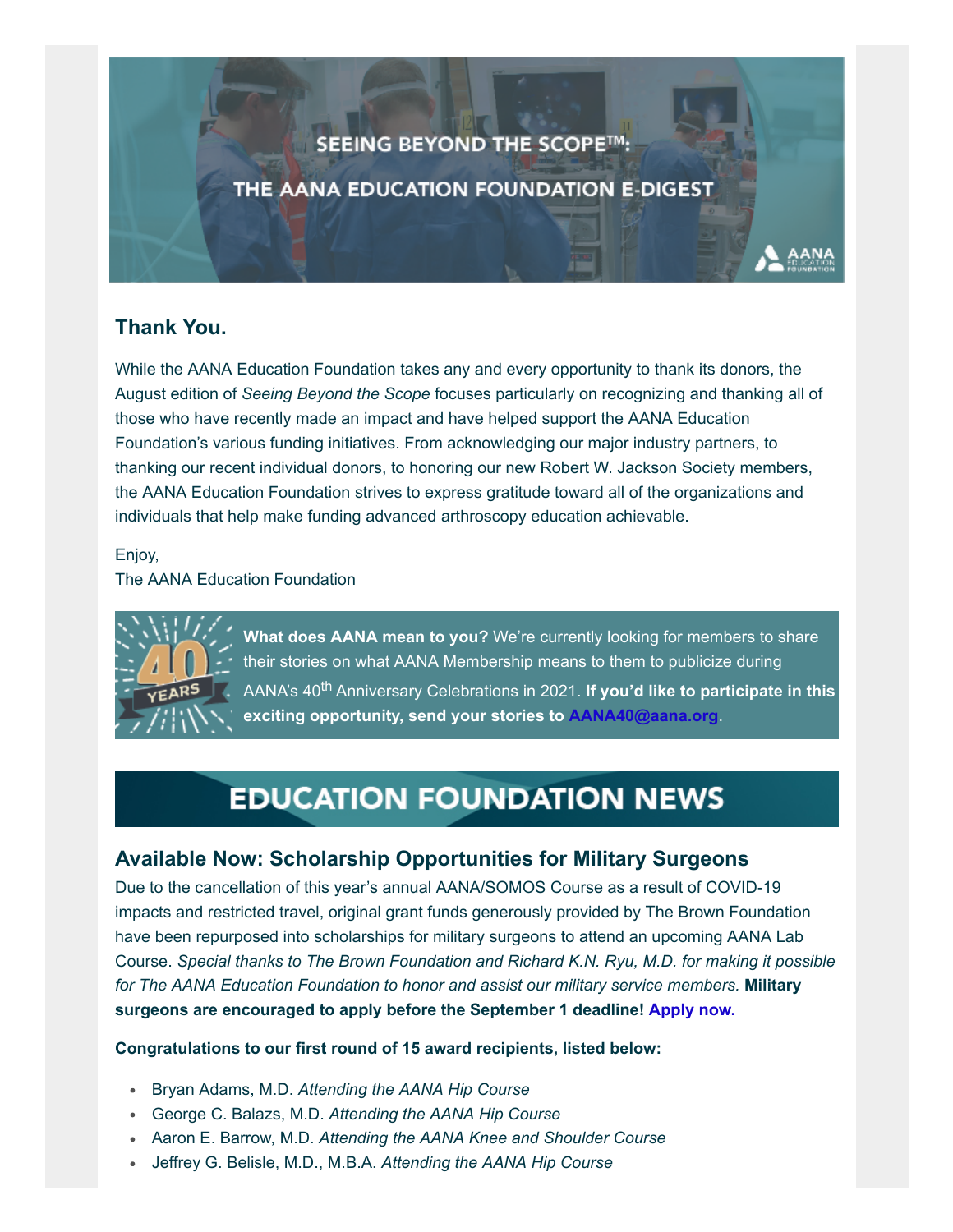- Grant Cochran, M.D. *Attending the AANA Advanced Knee Course*
- Donald Colantonio, M.D. *Attending the AANA Advanced Knee Course*
- Volodymyr V. Grygorovskyy, M.D. *Attending the AANA Knee and Shoulder Course*
- Hayley L. Jansson, M.D. *Attending the AANA Knee and Shoulder Course*
- Zachary McBeth, M.D. *Attending the AANA Advanced Knee Course*
- Rupert Munoz, M.D. *Attending the AANA Hip Course*
- Sarah Nelson, M.D. *Attending the AANA Advanced Knee Course*
- Drew Nute, M.D. *Attending the AANA Knee and Shoulder Course*
- Robert Putko, M.D. *Attending the AANA Advanced Knee Course*
- Sailendra Kumar Duwal Shrestha, M.D. *Attending the AANA Hip Course*
- Benjamin W. Westcott, D.O. *Attending the AANA Advanced Knee Course*

#### **Update on the Thought Leadership Summit**

The Thought Leadership Summit was designed to create an open dialogue between AANA Membership and industry that addresses both the future state of skills-based training and opportunities that would respond to the rapidly changing environment.

In late July, AANA stakeholders received a qualitative survey that gathered initial insights on the state of the surgical education environment, career implications and the role of AANA. Over the next few months, the AANA Education Foundation will be hosting several virtual conversations where an online focus group of subject matter experts will explore discussion topics based on the survey results. The project will culminate in early October with a final analysis of all research and strategy recommendations for AANA.

#### **Thank You to Our Recent Individual Donors**

We would like to thank the following recent donors for their generous contributions and support:

- Richard M. Cirillo, M.D. (New donor)
- Timothy C. Galbraith, D.O. (New donor)
- Andrew Mahoney, M.D. (New donor)
- Peter M. Mangone, M.D.
- Andrew W. Parker, M.D. (New donor)
- Preston M. Wolin, M.D.

#### **Welcome New Robert W. Jackson Society Members!**

Thank you to our two new Robert W. Jackson Society Members: **Ajoy K. Sinha, M.D.** and **William T. Pennington, M.D.** Dr. Sinha has nearly 30 years of experience in orthopaedic surgery at Mount Sinai Hospital in Queens, New York. His clinical interests include joint reconstruction surgery, trauma surgery, sports medicine and arthroscopic surgery. Recognized as a Top Doctor by Milwaukee Magazine and peer physicians in 2018, 2016 and 2015, Dr. Pennington is a boardcertified Orthopaedic Surgeon with a subspecialty certification in sports medicine. He is fellowship trained in shoulder and knee reconstruction.

The Robert W. Jackson Society was created to recognize those individuals who have advanced the vision of a true pioneer in arthroscopy and education through their generous contributions to the AANA Education Foundation. Due to the cancellation of the 2020 AANA Annual Meeting, Drs. Sinha and Pennington will be recognized during the special pinning ceremony at the 2021 AANA Annual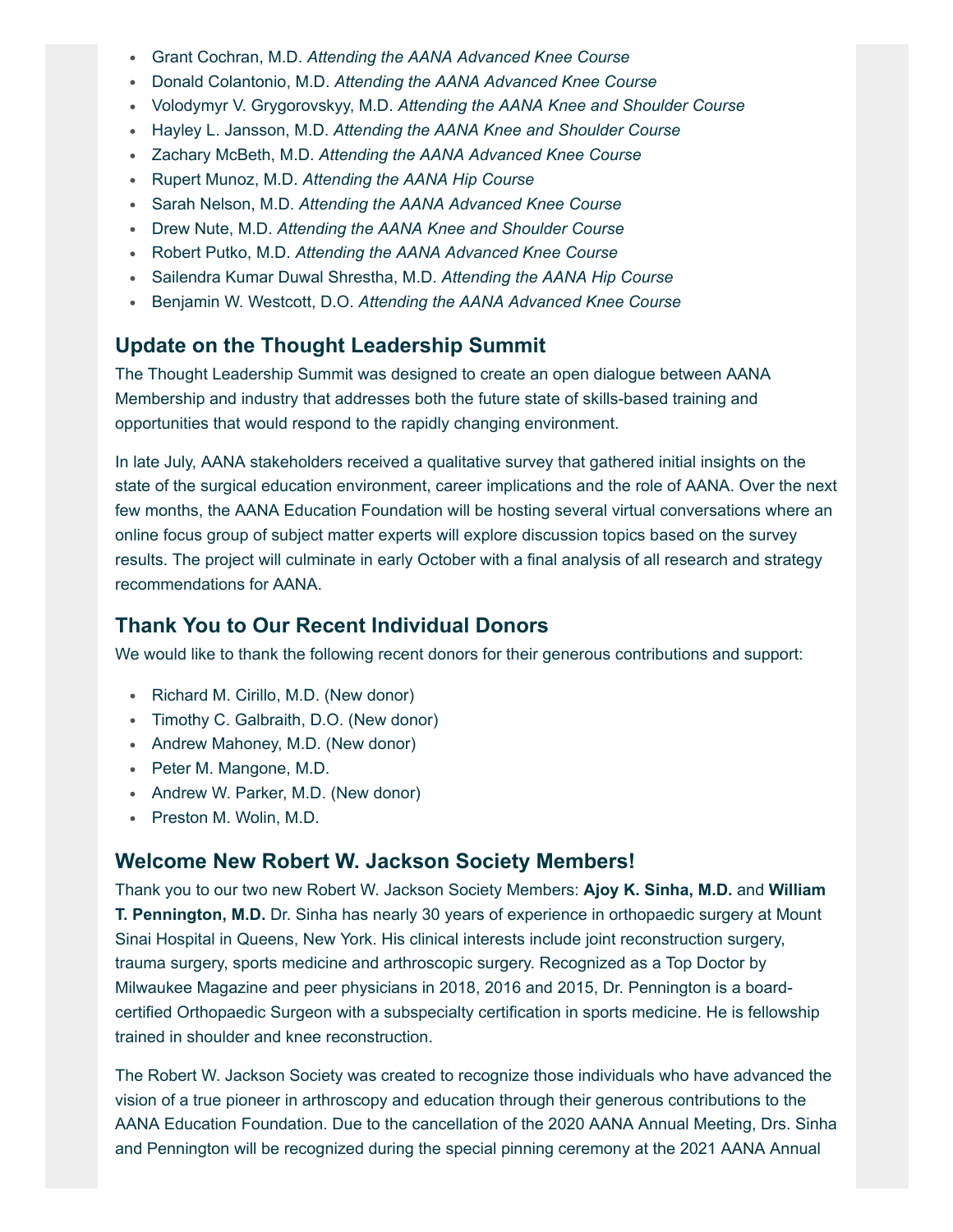Meeting and 40<sup>th</sup> [Anniversary Celebrations April 22-24 in Chicago, Illinois.](https://www.aana.org/AANAIMIS/Members/Education_Foundation/Donor_Levels/Members/Education-Foundation/Donor-Levels.aspx?hkey=eb62d7d4-2b8c-41a7-bdd7-eb8f9d29de38) Learn more about this **exclusive society and other donor levels.**

*"Participating in AANA over the past 20 years as an Active Member has been a valuable experience that has truly provided benefit to me professionally by fostering networking opportunities with the brightest minds from around the world at events of all levels."* -- William T. Pennington, M.D.

## **WHAT'S NEW WITH INDUSTRY**

#### **Thank You, Industry Partners!**

The AANA Education Foundation is proud to partner with corporations that share a commitment to advancing the field of arthroscopy and minimally invasive surgery. Members rely on AANA as a leading global resource for arthroscopic research and training, and these invaluable partnerships enable the AANA Education Foundation to provide the necessary funding for developing new initiatives and building on the innovations that empower Orthopaedic Surgeons to improve patient outcomes around the world.

Special thanks to all our major industry partners for their generous contributions and support.

*"We value our strong partnership with AANA which has been based on decades of collaboration to advance the diagnosis, minimally-invasive treatment, and reduction of re-injuries with continuously evolving new technology and innovations. We are very proud of our patient-centric approach to problem-solving and patient reported outcomes through SOS which has enabled us to quantify the value of our mutual mission of advancing sports medicine and orthopedics which has significantly improved patient care." – Arthrex*

*"The dynamic educational courses administered by AANA at the Orthopaedic Learning Center (OLC) are of great value to CONMED. AANA programs are focused on the safe, effective and efficient use of our products with an emphasis on patient outcomes. We value our long history with AANA and the OLC and appreciate the opportunity to engage medical professionals, from residents to master faculty, across many specialties." – CONMED*

*"High-quality medical education is a vital component in driving surgical innovation and advancing patient-centric care in the orthopaedics industry. DePuy Synthes is proud to partner with a trusted educator like AANA to help provide support throughout a surgeon's lifelong learning journey." – DePuy Synthes*

*"Smith and Nephew greatly values our long-standing partnership with AANA. For well over 20 years, we are very proud of the collaborative effort to enhance the education and skills of its members, which in turn allow their patients to live life unlimited." – Smith & Nephew*

*"Working with AANA leadership to help meet the needs of their membership is a critical component of Zimmer Biomet's ongoing sports medicine strategy, and we greatly value the partnership which is helping shape the future of sports medicine." – Zimmer Biomet*

# **FUNDING INITIATIVES**